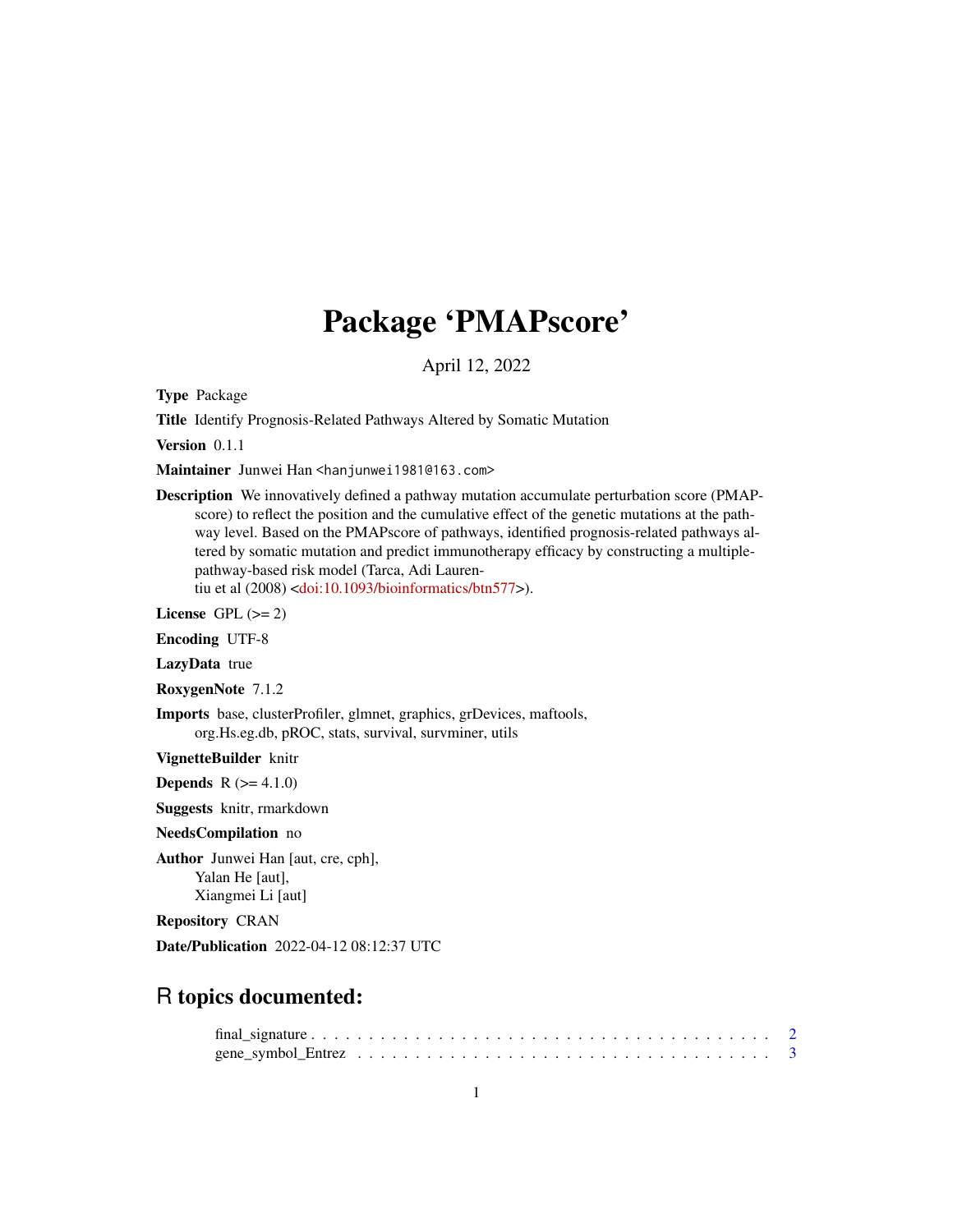<span id="page-1-0"></span>

| $\overline{3}$                                                                                                   |
|------------------------------------------------------------------------------------------------------------------|
|                                                                                                                  |
| 3                                                                                                                |
| $\overline{4}$                                                                                                   |
| $\overline{4}$                                                                                                   |
| 5                                                                                                                |
| 6                                                                                                                |
| 7                                                                                                                |
| $\overline{7}$                                                                                                   |
| 10                                                                                                               |
| 11<br>$get\_response\_plot \dots \dots \dots \dots \dots \dots \dots \dots \dots \dots \dots \dots \dots \dots$  |
| 12                                                                                                               |
| 13                                                                                                               |
| 13                                                                                                               |
| 14<br>get univarCox result $\ldots \ldots \ldots \ldots \ldots \ldots \ldots \ldots \ldots \ldots \ldots \ldots$ |
| 15                                                                                                               |
| 15                                                                                                               |
| 16                                                                                                               |
| 16                                                                                                               |
| 16                                                                                                               |
| 17                                                                                                               |
| 17                                                                                                               |
| 17                                                                                                               |
| 18                                                                                                               |
| 19                                                                                                               |
| 19                                                                                                               |
| 19                                                                                                               |
| 20                                                                                                               |
| 20                                                                                                               |
| 20                                                                                                               |
| 21                                                                                                               |
| 21                                                                                                               |
| 21                                                                                                               |
|                                                                                                                  |
| 22                                                                                                               |

# **Index**

final\_signature, the final prognosis-related pathways final\_signature

# Description

The final prognosis-related pathways identified by our approach.

# **Usage**

final\_signature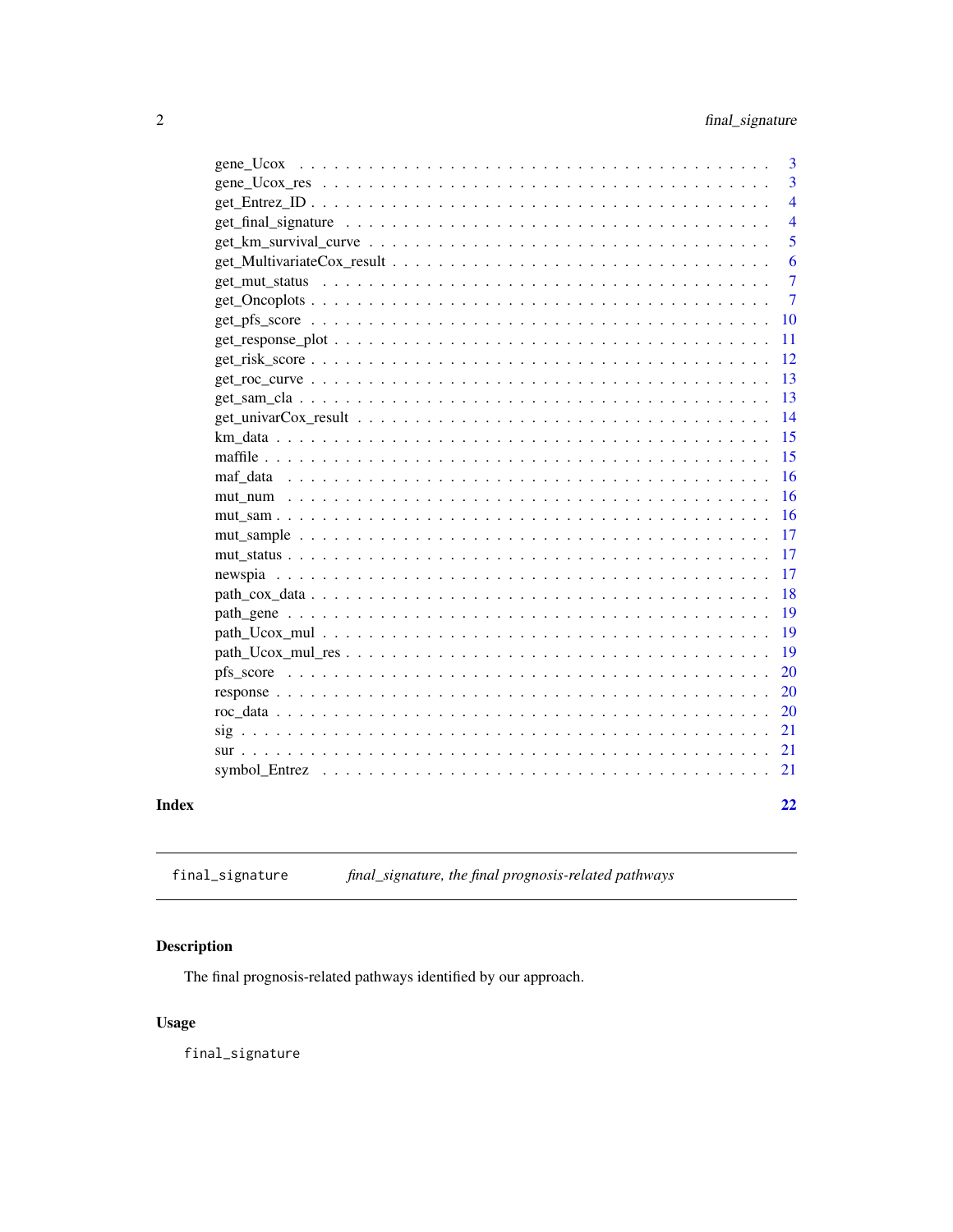# <span id="page-2-0"></span>Format

An object of class character of length 7.

gene\_symbol\_Entrez *gene\_symbol\_Entrez, the genes' symbol and ENTREZID*

#### Description

The genes' symbol and ENTREZID.

#### Usage

gene\_symbol\_Entrez

#### Format

An object of class data. frame with 54245 rows and 2 columns.

gene\_Ucox *gene\_Ucox*

#### Description

gene\_Ucox

#### Usage

gene\_Ucox

#### Format

An object of class data. frame with 4287 rows and 5 columns.

gene\_Ucox\_res *gene\_Ucox\_res, the univariate Cox regression result of candidate genes.*

#### Description

The univariate Cox regression result of candidate genes.

#### Usage

```
gene_Ucox_res
```
#### Format

An object of class data. frame with 4287 rows and 5 columns.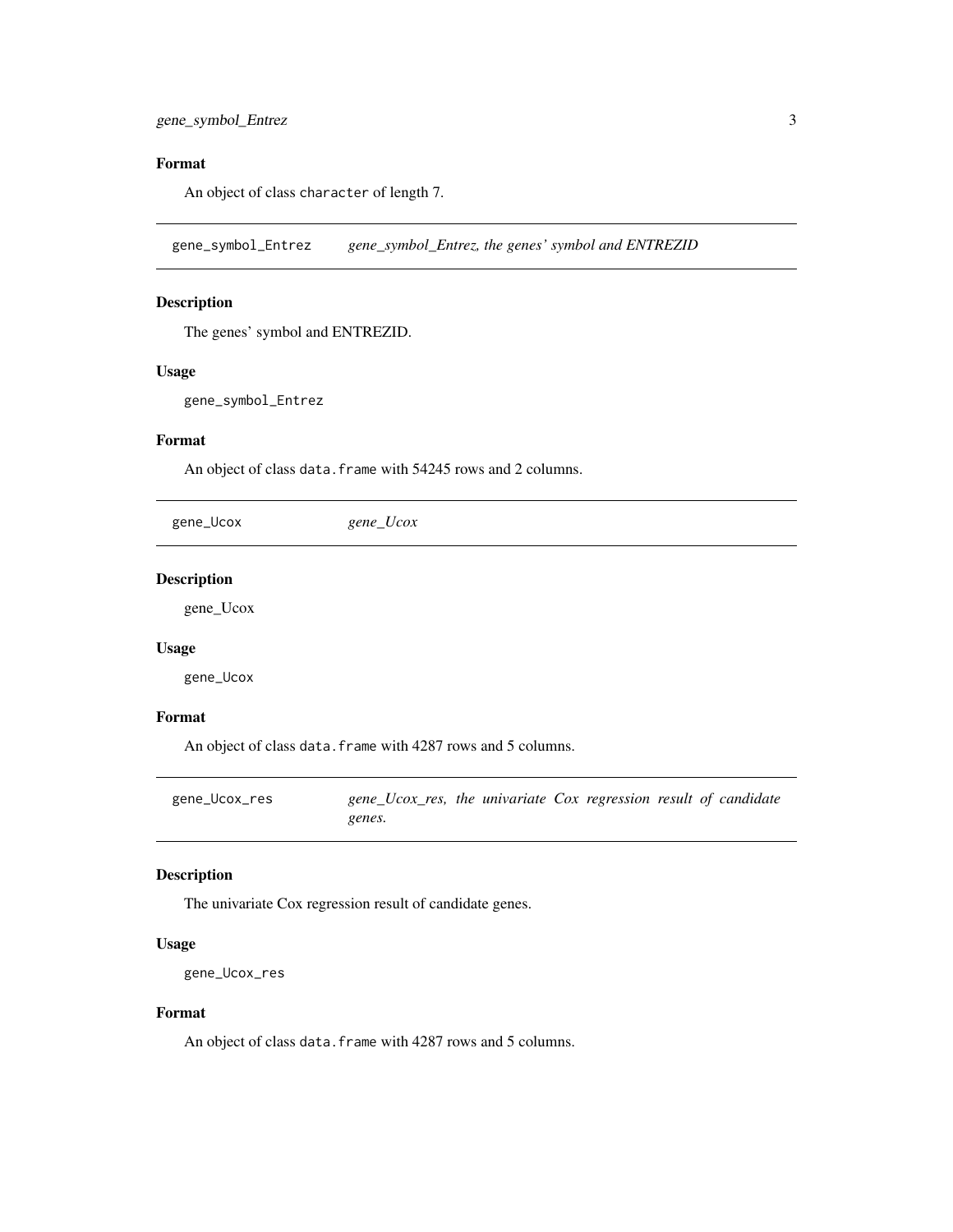<span id="page-3-0"></span>

The function 'get\_Entrez\_ID' is used to convert gene symbol to Entrez\_Gene\_ID

#### Usage

```
get_Entrez_ID(mut_status, gene_symbol_Entrez, Entrez_ID = TRUE)
```
#### Arguments

| mut_status         | A binary matrix that contains the mutation state of genes in each sample and its<br>row name is the gene symbol. Noted the matrix can be generated by the function<br>'get_mut_status'. |
|--------------------|-----------------------------------------------------------------------------------------------------------------------------------------------------------------------------------------|
| gene_symbol_Entrez |                                                                                                                                                                                         |
|                    | A data table containing gene symbol and the corresponding gene Entrez ID.                                                                                                               |
| Entrez_ID          | Logical, tell whether there are Entrez IDs corresponding to gene symbol in the<br>gene_symbol_Entrez.                                                                                   |

### Value

A binary matrix that contains the mutation state of genes in each sample and its row name is Entrez\_Gene\_ID.

#### Examples

```
#load the data.
data(mut_status,gene_symbol_Entrez)
#perform function `get_Entrez_ID`.
mut_status<-get_Entrez_ID(mut_status,gene_symbol_Entrez,Entrez_ID=TRUE)
```
get\_final\_signature *Identify the candidate prognosis-related pathways*

## Description

The function 'get\_final\_signature' uses to identify the candidate prognosis-related pathways based on the PMAPscore.

#### Usage

```
get_final_signature(pfs_score, sur, wilcox_p = 0.05, uni_cox_p = 0.01)
```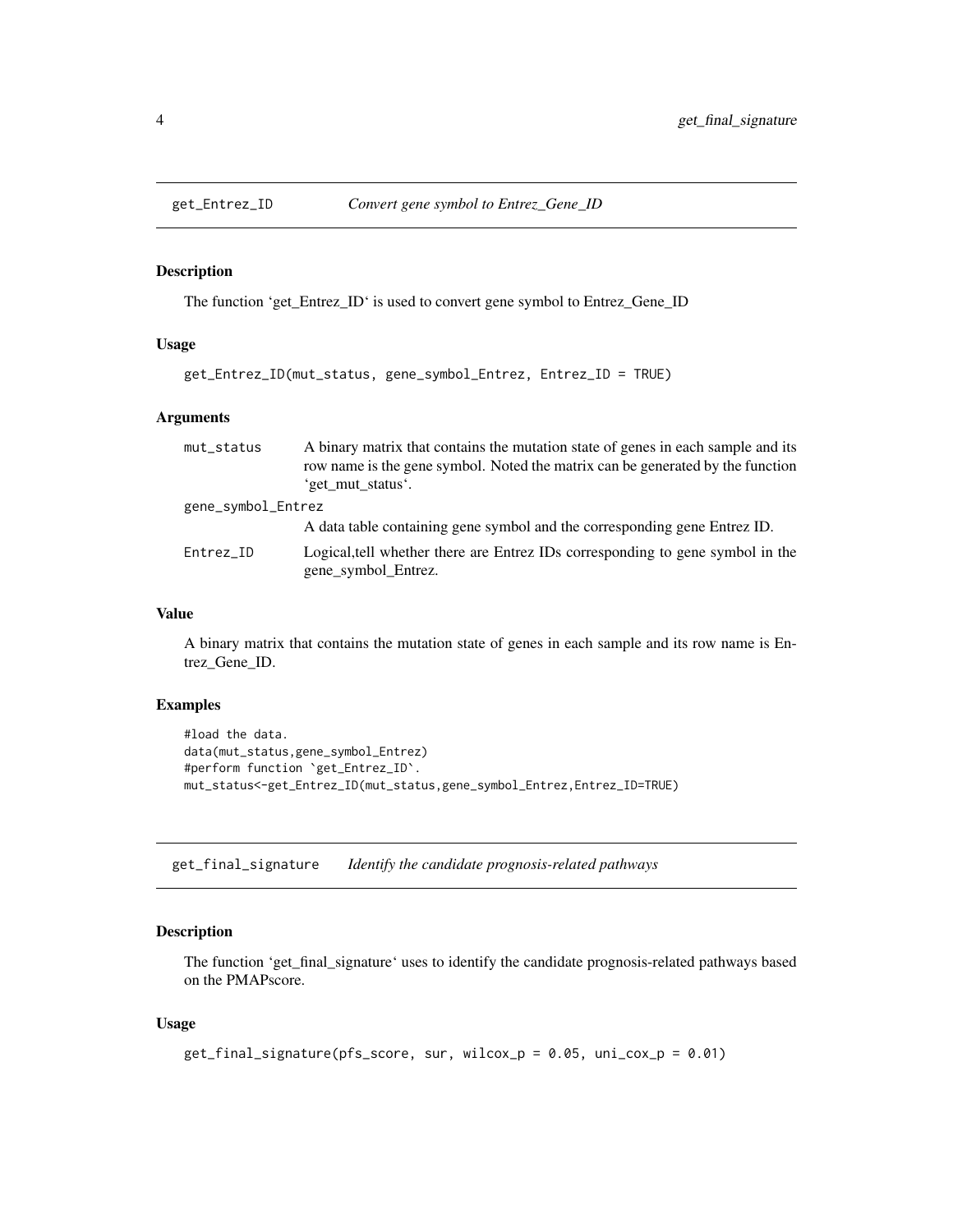### <span id="page-4-0"></span>Arguments

| pfs_score    | A 2 X n matrix that contains the pfs score in each sample of the signal pathways.<br>Noted the matrix can be generated by the function 'get_pfs_score'. |
|--------------|---------------------------------------------------------------------------------------------------------------------------------------------------------|
| sur          | This data contains survival status and survival time of each sample.                                                                                    |
| wilcox_p     | The threshold of p value for Wilcoxon rank-sum test.                                                                                                    |
| $uni\_cox_p$ | The threshold of p value for univariate Cox regression analysis.                                                                                        |

## Value

Return the candidate prognosis-related pathways

## Examples

```
#load the data.
data(pfs_score,sur)
#perform function `get_final_signature`.
final_signature<-get_final_signature(pfs_score,sur)
```
get\_km\_survival\_curve *Plot Kaplan-Meier survival curve.*

#### Description

The function 'get\_km\_survival\_curve' uses to draw the Kaplan-Meier survival curve.

## Usage

```
get_km_survival_curve(km_data, cut_point, TRAIN = TRUE, risk.table = TRUE)
```
## Arguments

| km data    | A data frame, including survival status, survival time, and risk score of each<br>sample. The data frame can be generated by the function 'get_risk_score'. |
|------------|-------------------------------------------------------------------------------------------------------------------------------------------------------------|
| cut_point  | The threshold uses to classify patients into two subgroups with different OS.                                                                               |
| TRAIN      | Logical, if set to TRUE, the 'cut_point' is generated by the median of the risk<br>score; Otherwise, cut_point' can be customized.                          |
| risk.table | Allowed values include: TRUE or FALSE specifying whether to show or not the<br>risk table. Default is FALSE.                                                |

#### Value

No return, plot the Kaplan-Meier survival curve.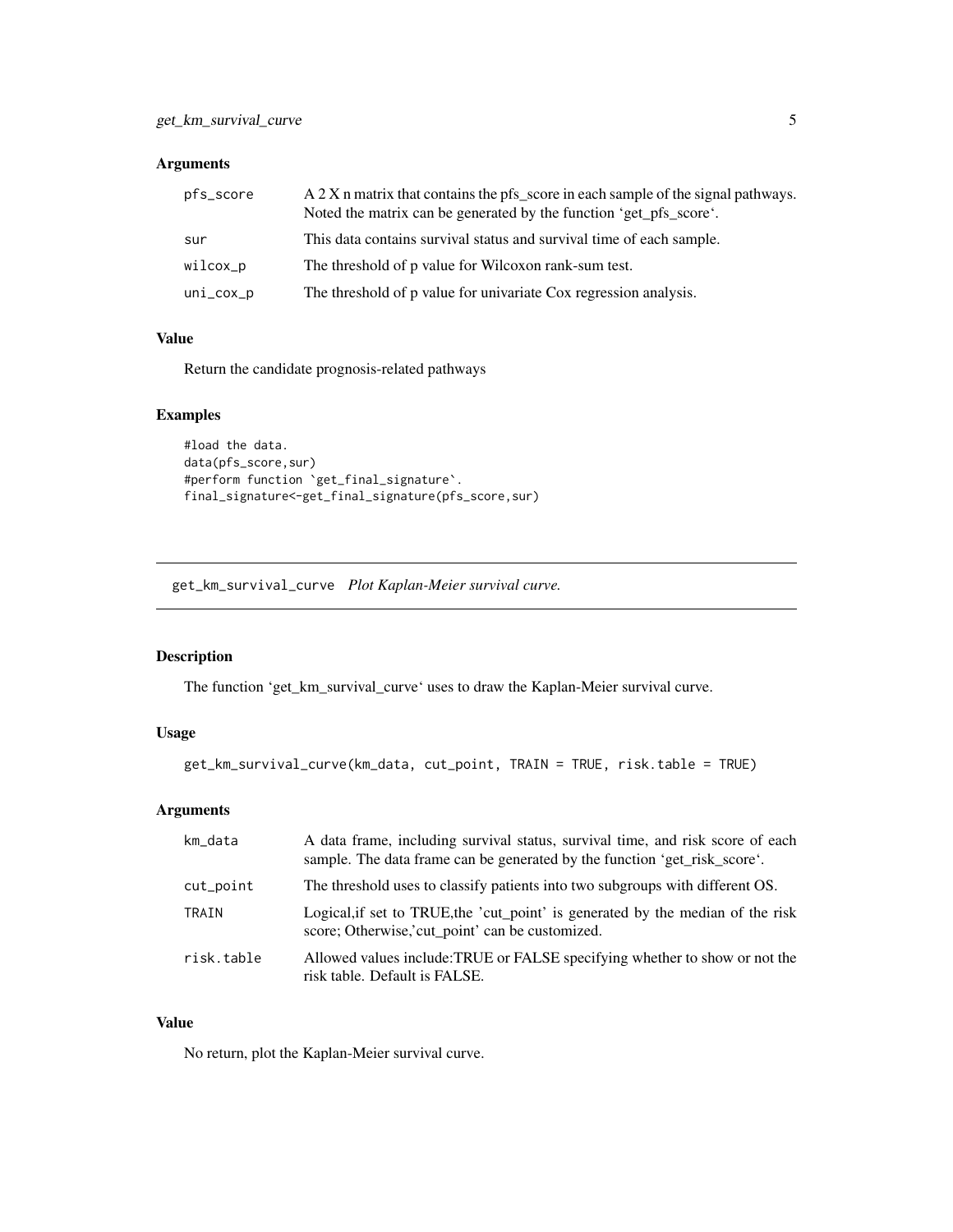#### Examples

```
#load the data.
data(km_data)
#perform the function `get_km_survival_curve`.
get_km_survival_curve(km_data,cut_point,TRAIN = TRUE,risk.table=TRUE)
```
get\_MultivariateCox\_result

*Perform the multivariate Cox regression*

### Description

The function 'get\_MultivariateCox\_result' uses to perform multivariate Cox regression analysis on the cancer-specific dysregulated signaling pathways.

#### Usage

get\_MultivariateCox\_result(DE\_path\_sur)

## Arguments

DE\_path\_sur A binary metadata table containing sample survival status and survival time.Note that the column names of survival time and survival status must be "survival" and "event".

## Value

Return the multivariate Cox regression results of cancer-specific dysregulated signaling pathways.

## Examples

```
#Load the data.
data(path_cox_data)
#perform function `get_MultivariateCox_result`.
res<-get_MultivariateCox_result(path_cox_data)
```
<span id="page-5-0"></span>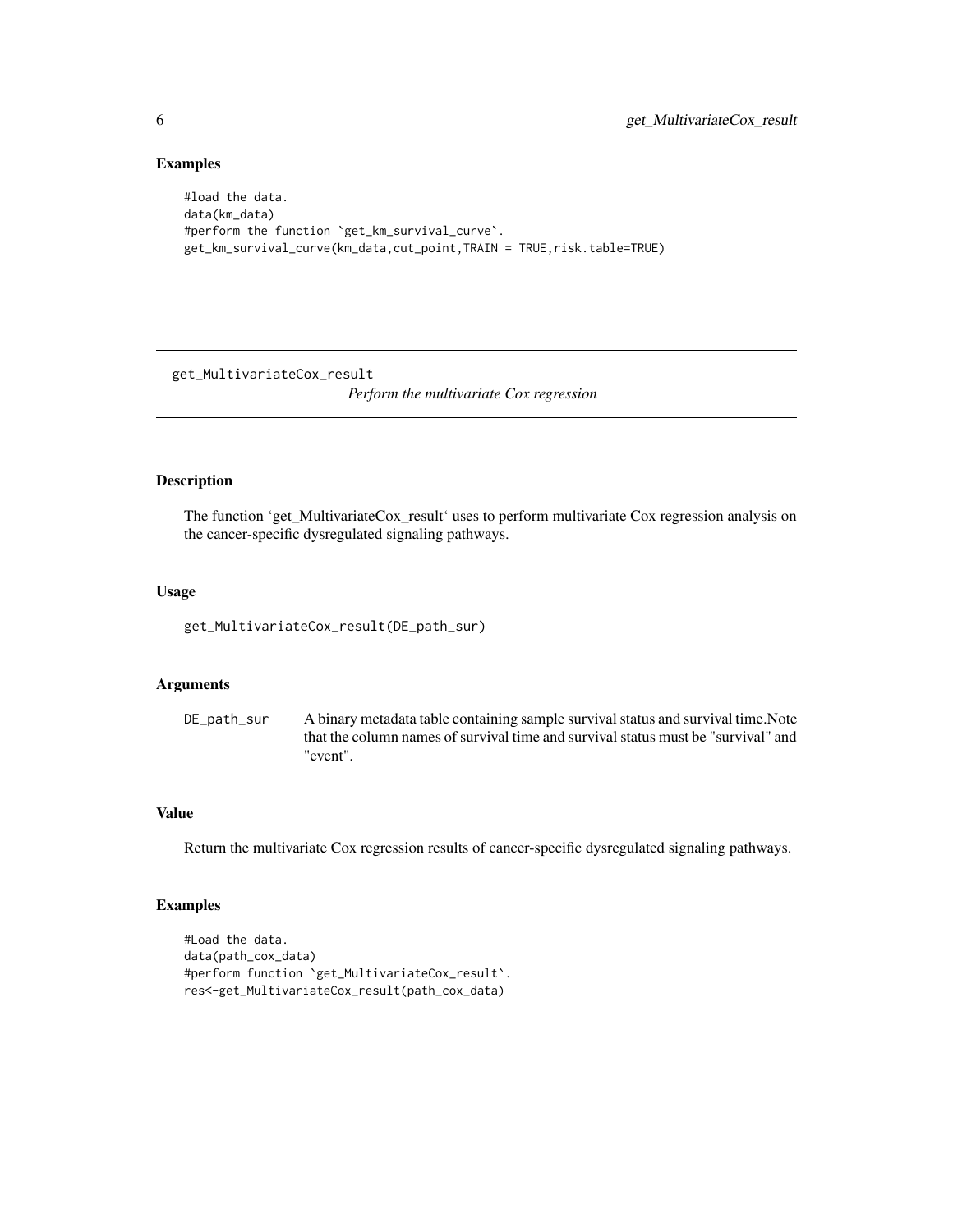<span id="page-6-0"></span>

The function 'get\_mut\_status' uses to convert MAF file into mutation matrix.

#### Usage

```
get_mut_status(maf_data, nonsynonymous = TRUE)
```
#### Arguments

| maf data      | The patients' somatic mutation data, which in MAF format.                                                                                                                 |
|---------------|---------------------------------------------------------------------------------------------------------------------------------------------------------------------------|
| nonsvnonvmous | Logical, tell if extract the non-silent somatic mutations (nonsense mutation, mis-<br>sense mutation, frame-shif indels, splice site, nonstop mutation, translation start |
|               | site, inframe indels).                                                                                                                                                    |

#### Value

A binary mutations matrix, in which 1 represents that a particular gene has mutated in a particular sample, and 0 represents that gene has no mutation in a particular sample .

#### Examples

```
#load the data
data(maf_data)
#perform the function `get_mut_status`.
mutmatrix.example<-get_mut_status(maf_data,nonsynonymous = TRUE)
```
get\_Oncoplots *draw an GenePathwayOncoplots*

#### Description

Load the data in MAF format and draws an GenePathwayOncoplots.

#### Usage

```
get_Oncoplots(
 maffile,
 path_gene,
 mut_status,
  risk_score,
  cut_off,
  final_signature,
```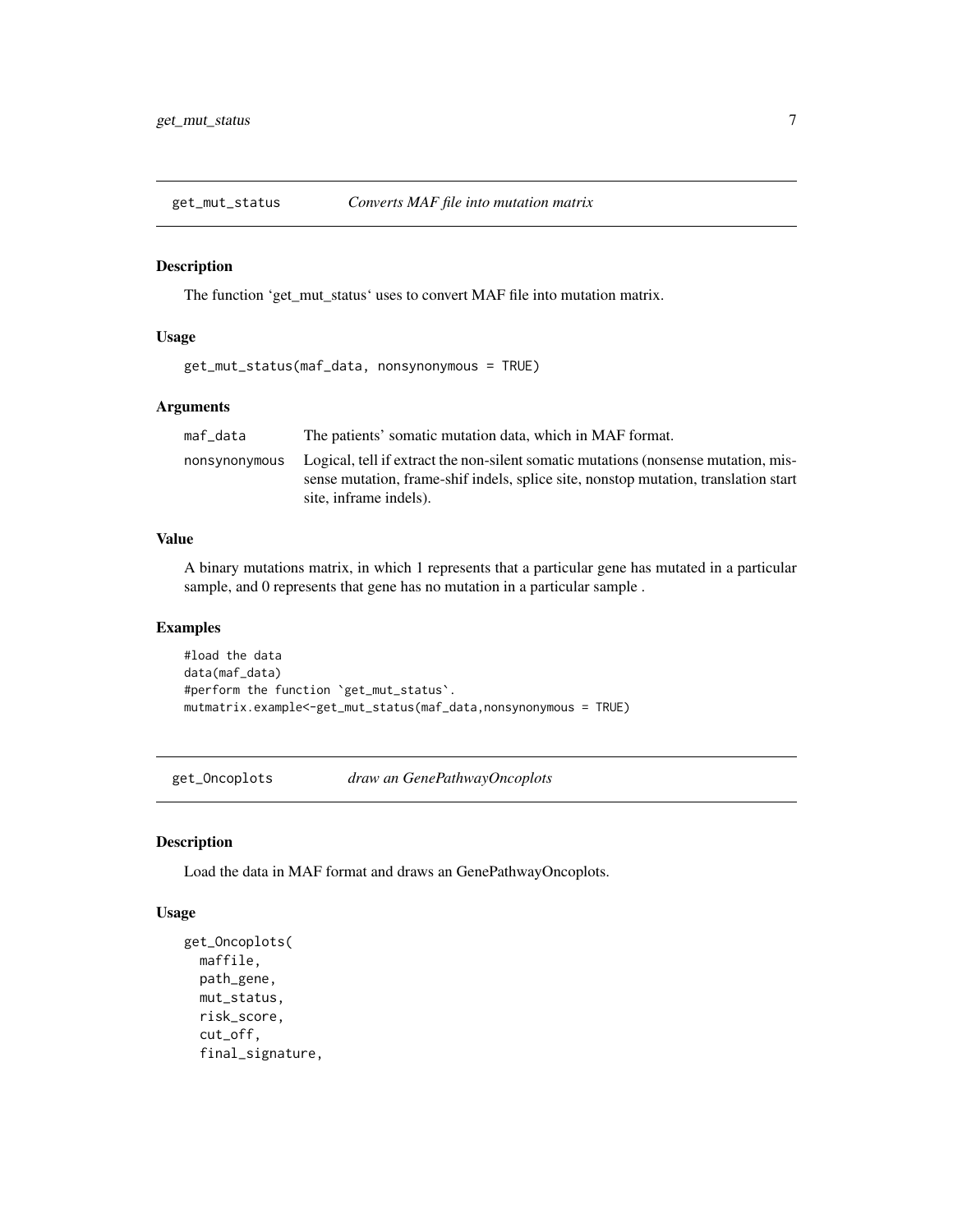```
pathway_name,
 isTCGA = FALSE,
 top = 20,
 clinicalFeatures = "sample_group",
 annotationColor = c("red", "green"),
 sortByAnnotation = TRUE,
 removeNonMutated = FALSE,
 drawRowBar = TRUE,
 drawColBar = TRUE,
 leftBarData = NULL,
 leftBarLims = NULL,
 rightBarData = NULL,
 rightBarLims = NULL,
 topBarData = NULL,
 logColBar = FALSE,
 draw\_titv = FALSE,showTumorSampleBarcodes = FALSE,
 fill = TRUE,showTitle = TRUE,
 titleText = NULL
)
```

```
Arguments
```

| maffile          | A data of MAF format.                                                                                                                                                   |  |
|------------------|-------------------------------------------------------------------------------------------------------------------------------------------------------------------------|--|
| path_gene        | User input pathways geneset list.                                                                                                                                       |  |
| mut_status       | The mutations matrix, generated by 'get_mut_matrix'.                                                                                                                    |  |
| risk_score       | Samples' PTMB-related risk score, which could be a biomarker for survival anal-<br>ysis and immunotherapy prediction.                                                   |  |
| cut_off          | A threshold value (the median risk score as the default value). Using this value to<br>divide the sample into high and low risk groups with different overall survival. |  |
| final_signature  |                                                                                                                                                                         |  |
|                  | The pathway signature, use to map gene in the GenePathwayOncoplots.                                                                                                     |  |
| pathway_name     | The name of the pathway that you want to visualize. For example "Gap junction"                                                                                          |  |
| isTCGA           | Is input MAF file from TCGA source. If TRUE uses only first 12 characters<br>from Tumor_Sample_Barcode.                                                                 |  |
| top              | How many top genes to be drawn, genes are arranged from high to low depending<br>on the frequency of mutations. defaults to 20.                                         |  |
| clinicalFeatures |                                                                                                                                                                         |  |
|                  | Columns names from 'clinical.data' slot of MAF to be drawn in the plot. Dafault<br>"sample_group".                                                                      |  |
| annotationColor  |                                                                                                                                                                         |  |
|                  | Custom colors to use for sample annotation-"sample_group". Must be a named<br>list containing a named vector of colors. Default "red" and "green".                      |  |
| sortByAnnotation |                                                                                                                                                                         |  |
|                  | Logical sort oncomatrix (samples) by provided 'clinicalFeatures'. Sorts based<br>on first 'clinicalFeatures'. Defaults to TRUE. column-sort.                            |  |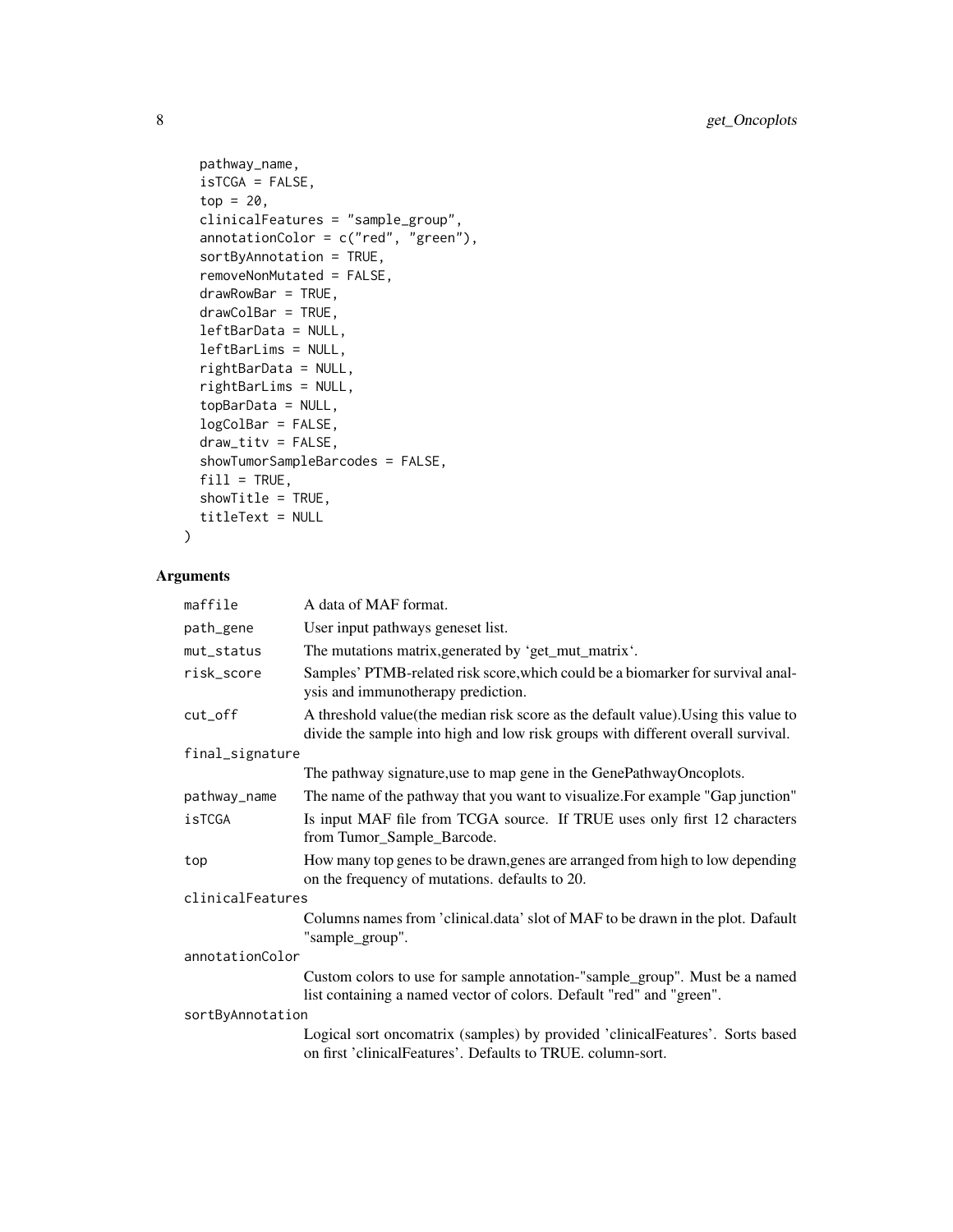removeNonMutated

|                         | Logical. If TRUE removes samples with no mutations in the GenePathwayOn-<br>coplots for better visualization. Default FALSE.                                                                                                                                                                              |  |
|-------------------------|-----------------------------------------------------------------------------------------------------------------------------------------------------------------------------------------------------------------------------------------------------------------------------------------------------------|--|
| drawRowBar              | Logical. Plots righ barplot for each gene. Default TRUE.                                                                                                                                                                                                                                                  |  |
| drawColBar              | Logical plots top barplot for each sample. Default TRUE.                                                                                                                                                                                                                                                  |  |
| leftBarData             | Data for leftside barplot. Must be a data.frame with two columns containing<br>gene names and values. Default 'NULL'.                                                                                                                                                                                     |  |
| leftBarLims             | Limits for 'leftBarData'. Default 'NULL'.                                                                                                                                                                                                                                                                 |  |
| rightBarData            | Data for rightside barplot. Must be a data.frame with two columns containing<br>to gene names and values. Default 'NULL' which draws distibution by variant<br>classification. This option is applicable when only 'drawRowBar' is TRUE.                                                                  |  |
| rightBarLims            | Limits for 'rightBarData'. Default 'NULL'.                                                                                                                                                                                                                                                                |  |
| topBarData              | Default 'NULL' which draws absolute number of mutation load for each sample.<br>Can be overridden by choosing one clinical indicator (Numeric) or by providing<br>a two column data.frame contaning sample names and values for each sample.<br>This option is applicable when only 'drawColBar' is TRUE. |  |
| logColBar               | Plot top bar plot on log10 scale. Default FALSE.                                                                                                                                                                                                                                                          |  |
| draw_titv               | Logical Includes TiTv plot. Default FALSE                                                                                                                                                                                                                                                                 |  |
| showTumorSampleBarcodes |                                                                                                                                                                                                                                                                                                           |  |
|                         | Logical to include sample names.                                                                                                                                                                                                                                                                          |  |
| fill                    | Logical. If TRUE draws genes and samples as blank grids even when they are<br>not altered.                                                                                                                                                                                                                |  |
| showTitle               | Default TRUE.                                                                                                                                                                                                                                                                                             |  |
| titleText               | Custom title. Default 'NULL'.                                                                                                                                                                                                                                                                             |  |

## Value

No return value

## Examples

```
#obtain the risksciore
data(km_data)
risk_score<-km_data$multiple_score
names(risk_score)<-rownames(km_data)
cut_off<-median(risk_score)
#load the dtata
data(final_signature,path_gene,mut_status,maffile)
##draw an GenePathwayOncoplots
get_Oncoplots(maffile,path_gene,mut_status,risk_score,cut_off,final_signature,"Gap junction")
```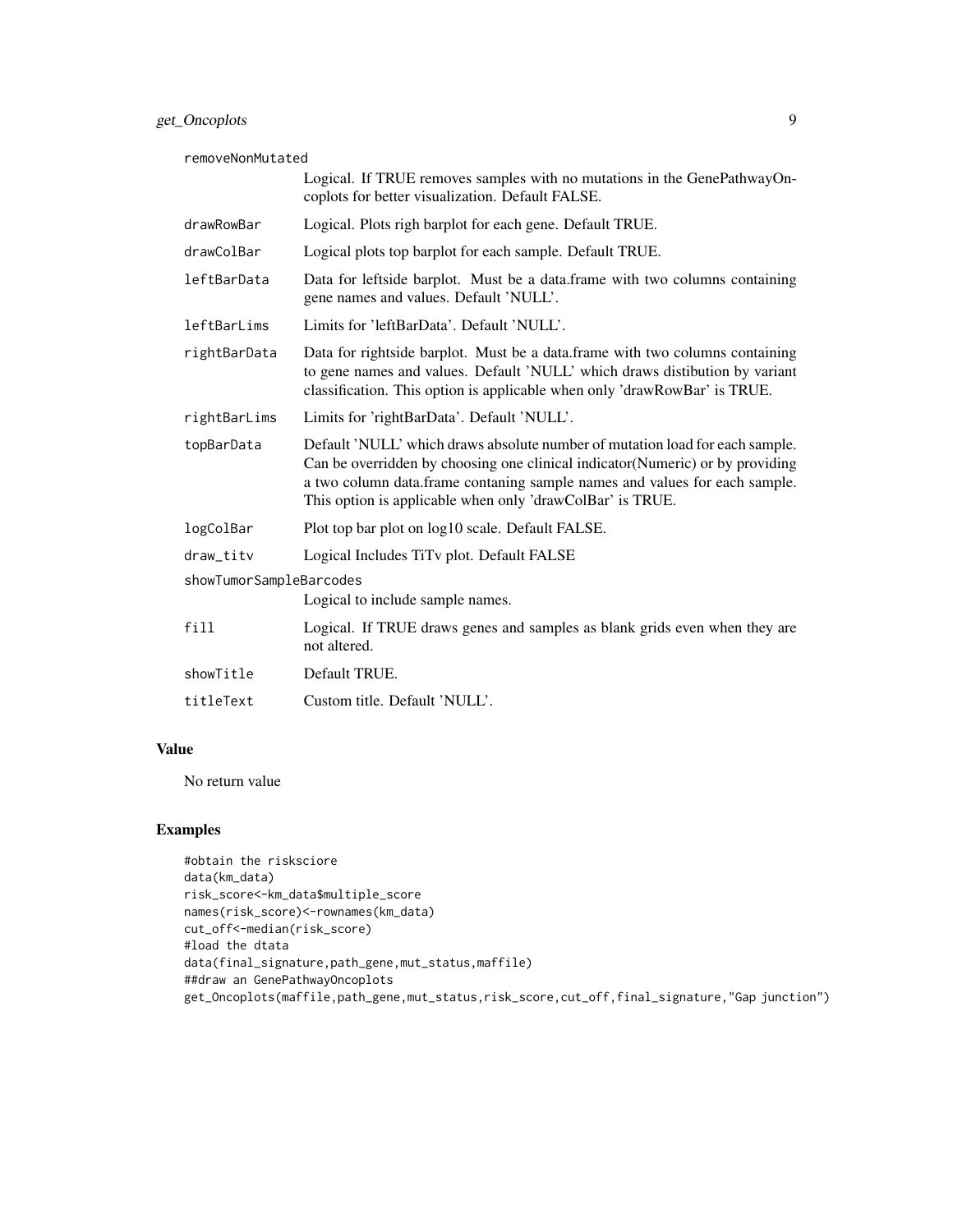<span id="page-9-0"></span>

The function 'get\_pfs\_score' uses to calculate the pathway-based mutation accumulate perturbation score using the matrix of gene mutation state and pathway information.

#### Usage

```
get_pfs_score(
 mut_status,
 percent,
  gene_Ucox_res,
 gene_symbol_Entrez,
  data.dir = NULL,
 organism = "hsa",
  verbose = TRUE,
 Entrez_ID = TRUE,gene_set = NULL
)
```
## Arguments

| mut_status         | Mutation status of a particular gene in a particular sample. The file can be<br>generated by the function 'get_mut_status'.                                 |  |
|--------------------|-------------------------------------------------------------------------------------------------------------------------------------------------------------|--|
| percent            | This parameter is used to control the mutation rate of gene. Genes less than this<br>value will be deleted                                                  |  |
| gene_Ucox_res      | Results of gene univariate Cox regression.                                                                                                                  |  |
| gene_symbol_Entrez |                                                                                                                                                             |  |
|                    | A data table containing gene symbol and gene Entrez ID.                                                                                                     |  |
| data.dir           | Location of the "organism" SPIA.RData file containing the pathways data.If set<br>to NULL will look for this file in the extdata folder of the PFS library. |  |
| organism           | A three letter character designating the organism. See a full list at ftp://ftp.genome.jp/pub/kegg/xml/organi                                               |  |
| verbose            | If set to TRUE, displays the number of pathways already analyzed.                                                                                           |  |
| Entrez_ID          | Logical, tell whether there are Entrez IDs corresponding to gene symbol in the<br>gene_symbol_Entrez.                                                       |  |
| gene_set           | A group of cancer specific gene symbols obtained from the training set                                                                                      |  |
|                    |                                                                                                                                                             |  |

#### Value

A binary mutations matrix, which column names is sample and the row name is the pathway.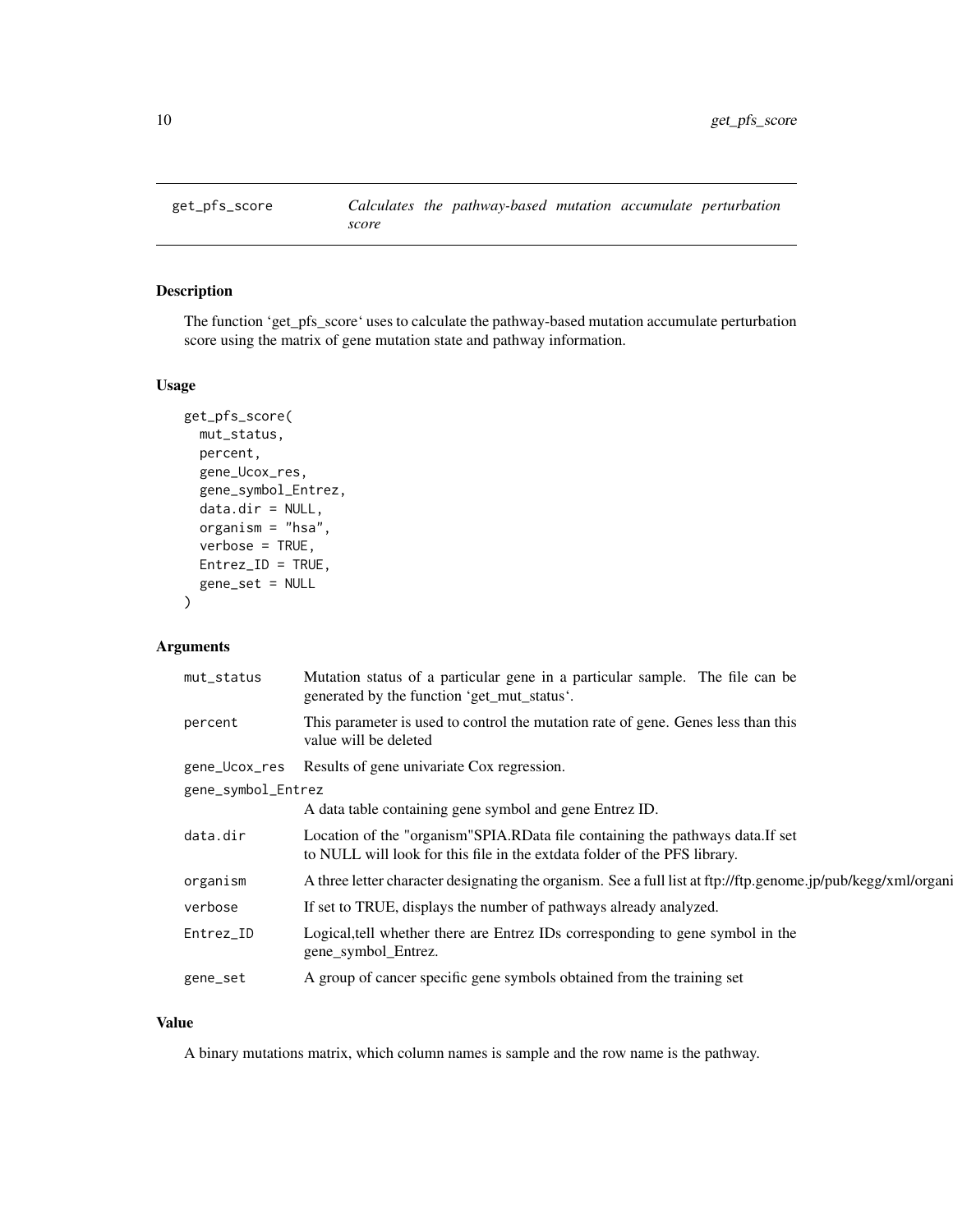<span id="page-10-0"></span>get\_response\_plot 11

#### Examples

```
#get the path of the mutation annotation file.
data(mut_status,gene_Ucox_res,gene_symbol_Entrez)
#perform the function `get_pfs_score`.
pfs_score<-get_pfs_score(mut_status[,1:2],percent=0.03,gene_Ucox_res,gene_symbol_Entrez)
```
get\_response\_plot *Plot the response column diagram*

## Description

The function 'get\_response\_plot' uses to plot the column diagram of drug response.

## Usage

```
get_response_plot(km_data, response, cut_point, TRAIN = TRUE)
```
## Arguments

| km_data      | A data frame, including survival status, survival time, and risk score of each<br>sample. The data frame can be generated by the function 'get risk score'. |
|--------------|-------------------------------------------------------------------------------------------------------------------------------------------------------------|
| response     | Response status of the sample to the drug.                                                                                                                  |
| cut_point    | The threshold uses to classify patients into two subgroups with different OS.                                                                               |
| <b>TRAIN</b> | Logical, if set to TRUE, the 'cut_point' is generated by the median of the risk<br>score; Otherwise, 'cut_point' can be customized.                         |

## Value

Comparison of the objective response rate between the high-risk and low-risk groups, plot the bar graph and return the p value.

## Examples

```
#Load the data.
data(km_data,response)
#perform the function `get_response_plot`.
get_response_plot(km_data,response,cut_point,TRAIN=TRUE)
```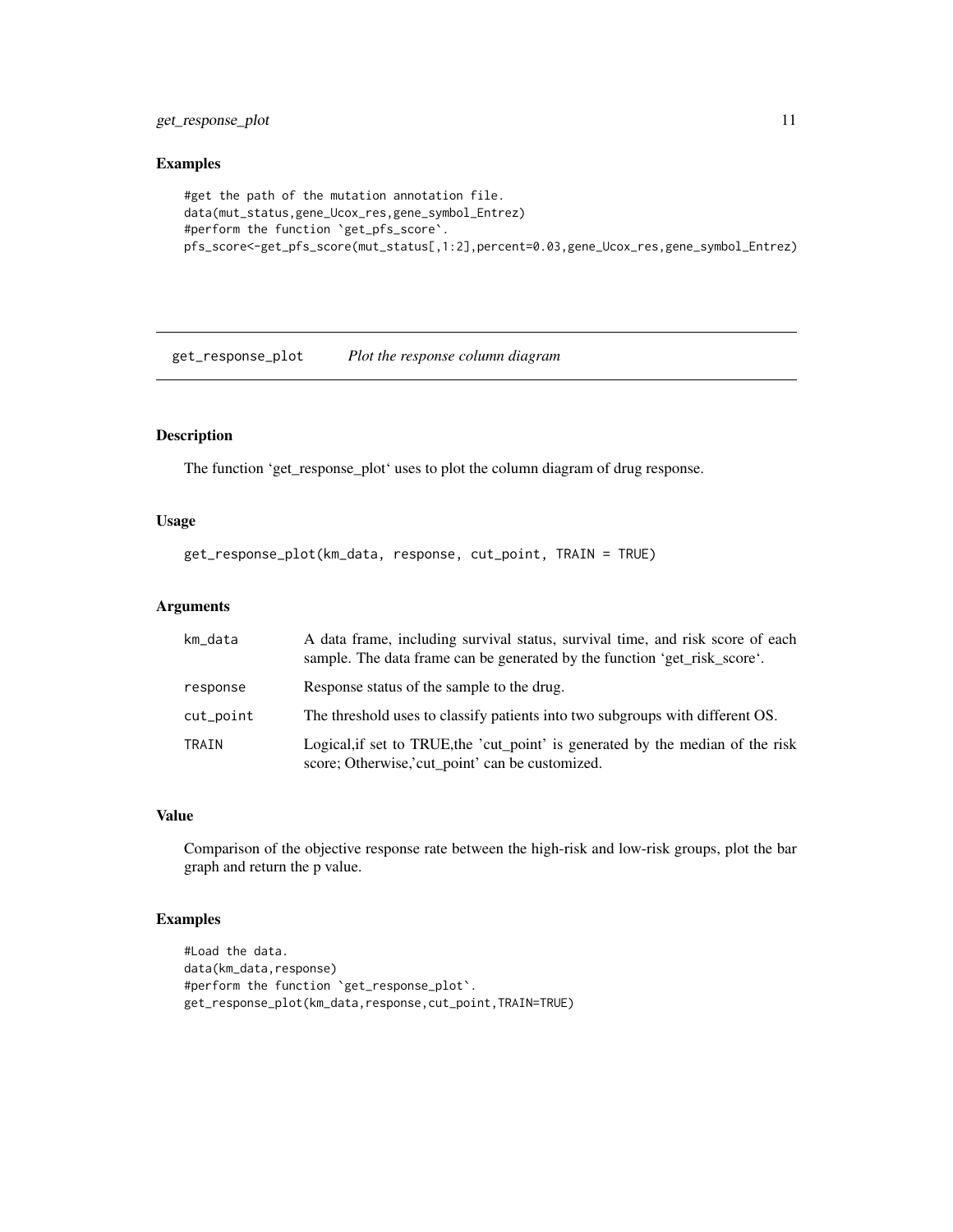<span id="page-11-0"></span>The function 'get\_risk\_score' uses to calculate the risk score for patients based on cancer-specific dysregulated signaling pathways.

#### Usage

```
get_risk_score(
  final_signature,
  pfs_score,
  path_Ucox_mul_res,
  sur,
  TRAIN = TRUE\mathcal{L}
```
## Arguments

| final_signature   |                                                                                                                                                   |
|-------------------|---------------------------------------------------------------------------------------------------------------------------------------------------|
|                   | Cancer-specific dysregulated signal pathways. It can be generated by the func-<br>tion 'get_final_signature'.                                     |
| pfs_score         | A matrix that contains the pfs_score in each sample of the signal pathways.<br>Noted the matrix can be generated by the function 'get_pfs_score'. |
| path_Ucox_mul_res |                                                                                                                                                   |
|                   | Results of multivariate Cox regression of cancer specific pathway in training set.                                                                |
| sur               | This data contains survival status and survival time of each sample.                                                                              |
| TRAIN             | Logical, if set FLASE, we need to load the result of multivariate Cox regression<br>of cancer specific pathways into the training set.            |

## Value

A data set with the risk score for each sample.

## Examples

```
#Load the data.
data(final_signature,pfs_score,sur,path_Ucox_mul_res)
#perform the function `get_risk_score`.
km_data<-get_risk_score(final_signature,pfs_score,path_Ucox_mul_res,sur,TRAIN=TRUE)
```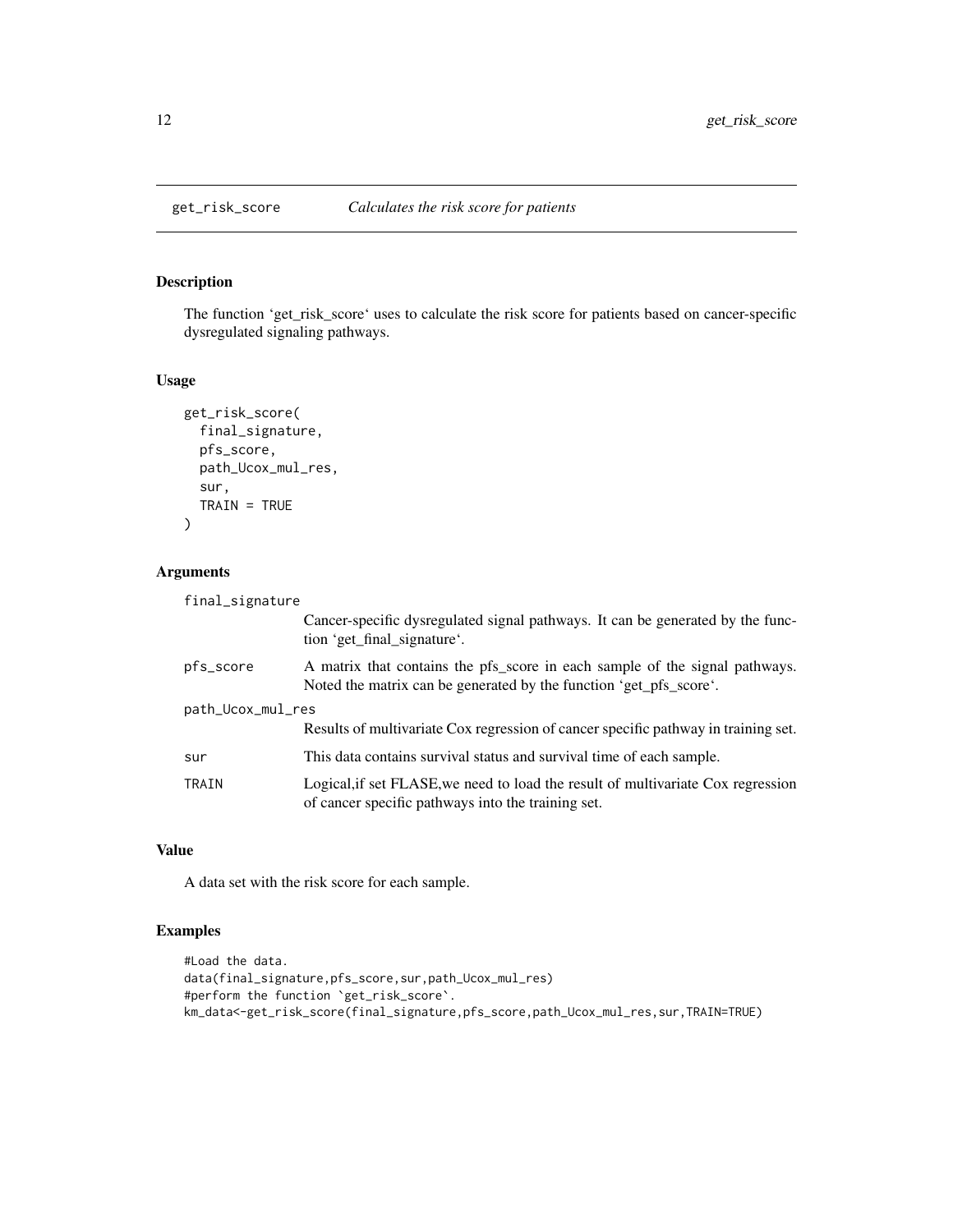<span id="page-12-0"></span>

The function 'get\_roc\_curve' uses to plot the ROC curve for predicting immunotherapy response.

#### Usage

get\_roc\_curve(roc\_data, print.auc = TRUE, main = "Objective Response")

## Arguments

| roc_data  | A 2 X n data fram, which contain the immunotherapy response and risk score<br>(generated by the function 'get_risk_score') for patients. |
|-----------|------------------------------------------------------------------------------------------------------------------------------------------|
| print.auc | Boolean. Should the numeric value of AUC be printed on the plot?                                                                         |
| main      | A main title for the plot.                                                                                                               |

#### Value

No return, plot the ROC curve for immunotherapy response prediction.

## Examples

```
#Load the data.
data(roc_data)
#perform the function `get_roc_curve`.
get_roc_curve(roc_data,print.auc=TRUE,main="Objective Response")
```
get\_sam\_cla *get\_sam\_cla*

#### Description

Function 'get\_sample\_classification' This function is used to judge the classification of samples.

#### Usage

```
get_sam_cla(
 mut_sam,
 gene_Ucox,
  symbol_Entrez,
  path_cox_data,
  sur,
  path_Ucox_mul,
```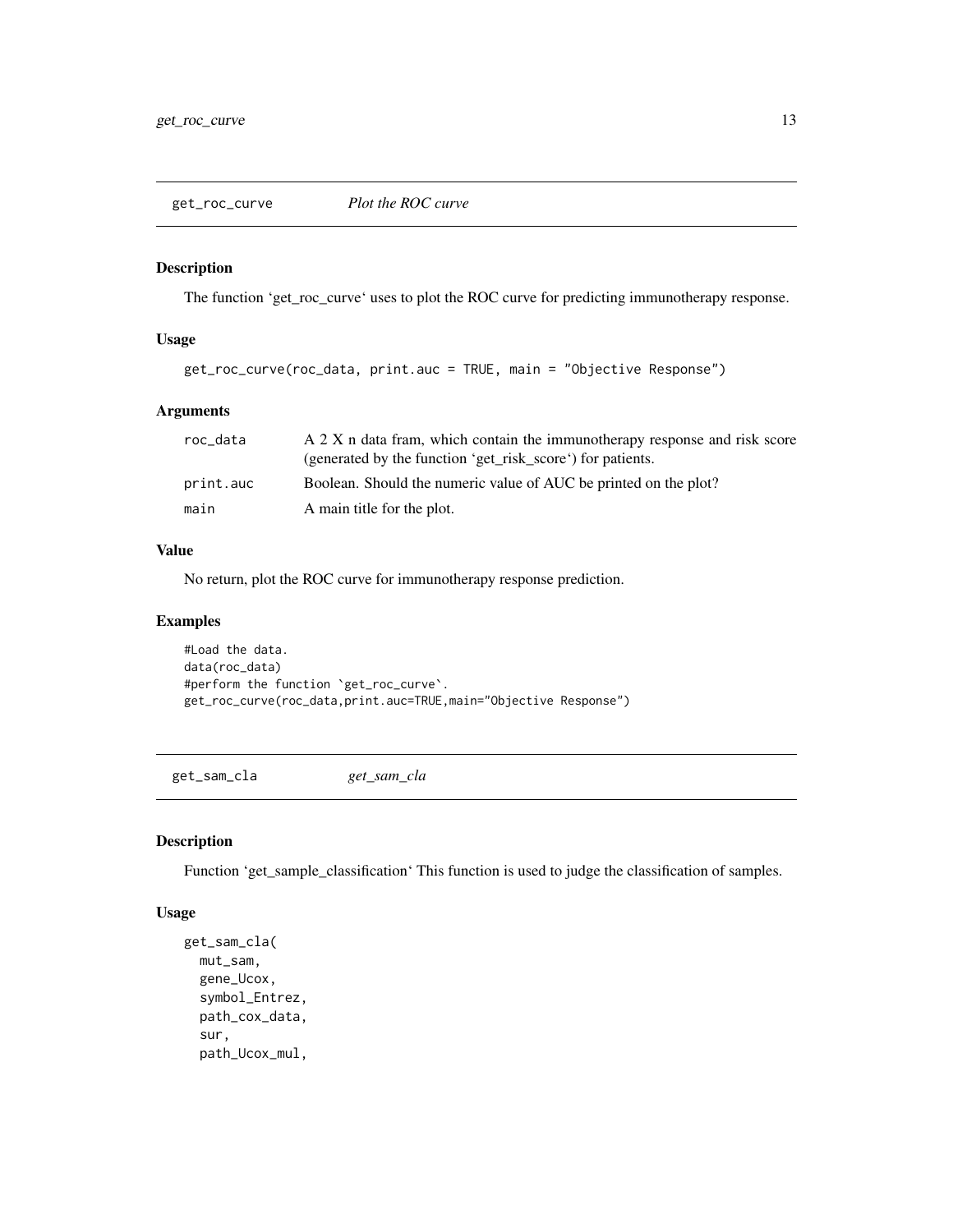```
sig,
  cut_off = -0.986,data.dir = NULL,
 organism = "hsa",
  TRAIN = FALSE
\mathcal{L}
```
#### Arguments

| The sample somatic mutation data.                                                                                                                                    |
|----------------------------------------------------------------------------------------------------------------------------------------------------------------------|
| Results of gene univariate Cox regression.                                                                                                                           |
| A data table containing gene symbol and gene Entrez ID.                                                                                                              |
| Pathways of Cancer-specifical obtained from the training set.                                                                                                        |
| This data contains survival status and survival time of each sample.                                                                                                 |
| Multivariate Cox regression results of Cancer-specifical pathways.                                                                                                   |
| Cancer-specific dysregulated signal pathways. It can be generated by the func-<br>tion 'get_final_signature'.                                                        |
| Threshold of classification.                                                                                                                                         |
| Location of the "organism" SPIA.RD at a file containing the pathways data. If set<br>to NULL will look for this file in the extdata folder of the PMAPscore library. |
| A three letter character designating the organism. See a full list at ftp://ftp.genome.jp/pub/kegg/xml/organi                                                        |
| Logical if set FLASE, we need to load the result of multivariate Cox regression<br>of cancer specific pathways into the training set.                                |
|                                                                                                                                                                      |

## Value

Return a data frame, the sample's risk score and the sample's risk group.

## Examples

```
#Load the data.
data(mut_sam,gene_Ucox,symbol_Entrez,path_cox_data,sur,path_Ucox_mul)
#perform function `get_sample_cla`.
get_sam_cla(mut_sam,gene_Ucox,symbol_Entrez,path_cox_data,sur,path_Ucox_mul,sig,cut_off=-0.986)
```
get\_univarCox\_result *Perform the univariate Cox regression analysis.*

## Description

The function 'get\_univarCox\_result' uses to perform the univariate Cox regression analysis.

## Usage

get\_univarCox\_result(DE\_path\_sur)

<span id="page-13-0"></span>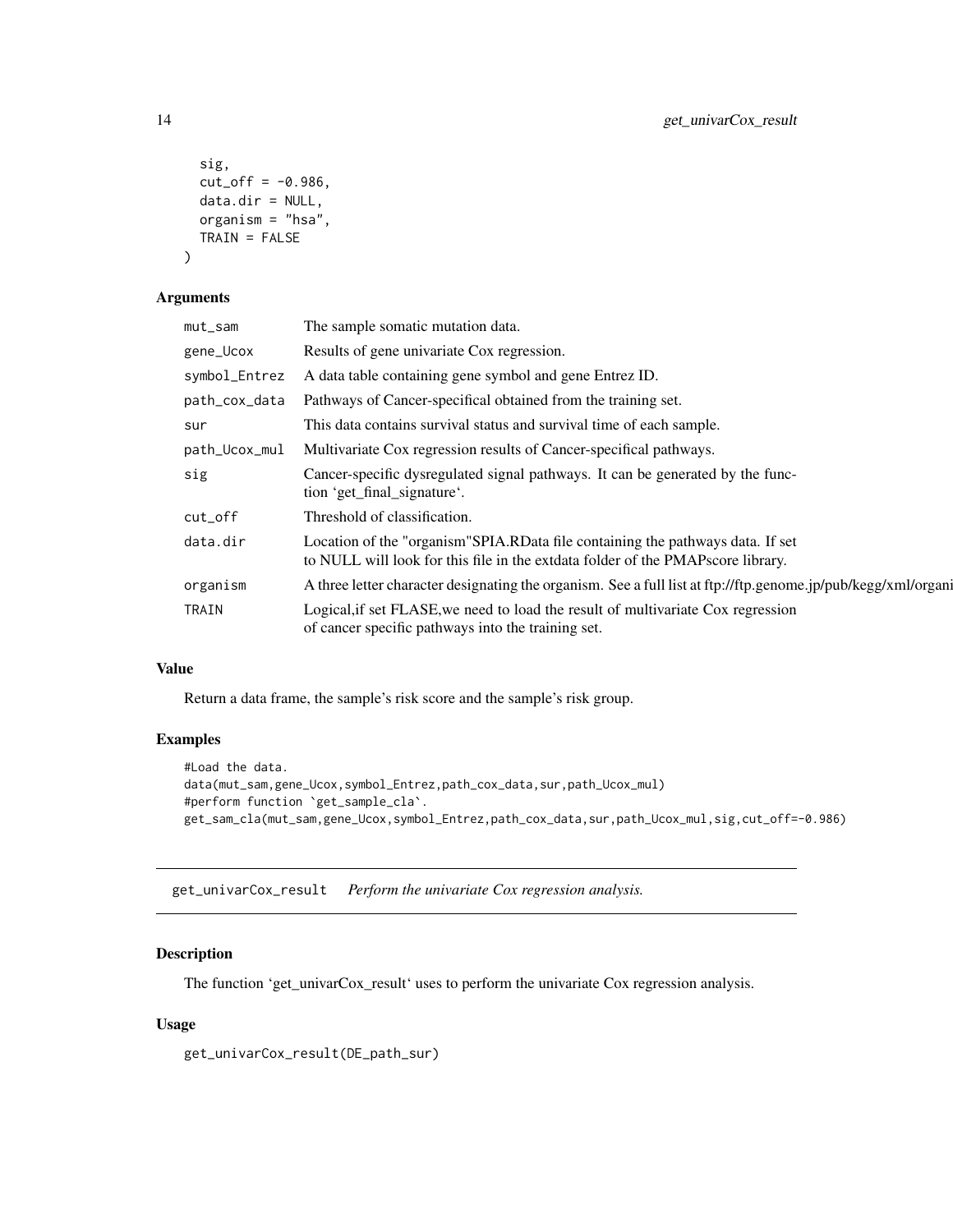#### <span id="page-14-0"></span>km\_data 15

### Arguments

DE\_path\_sur A binary metadata table containing survival status and survival time of each sample.Note that the column names of survival time and survival status must be "survival" and "event"

#### Value

Return a data frame, the univariate Cox regression analysis results.

## Examples

```
#get path of the mutation annotation file.
data(path_cox_data)
#perform function `get_univarCox_result`.
res<-get_univarCox_result(path_cox_data)
```
km\_data *km\_data*

#### Description

The data use for drawing K-M survival curve.

#### Usage

km\_data

## Format

An object of class data. frame with 105 rows and 10 columns.

maffile *maffile*

## Description

The mutation data of patients.

#### Usage

maffile

## Format

An object of class MAF of length 1.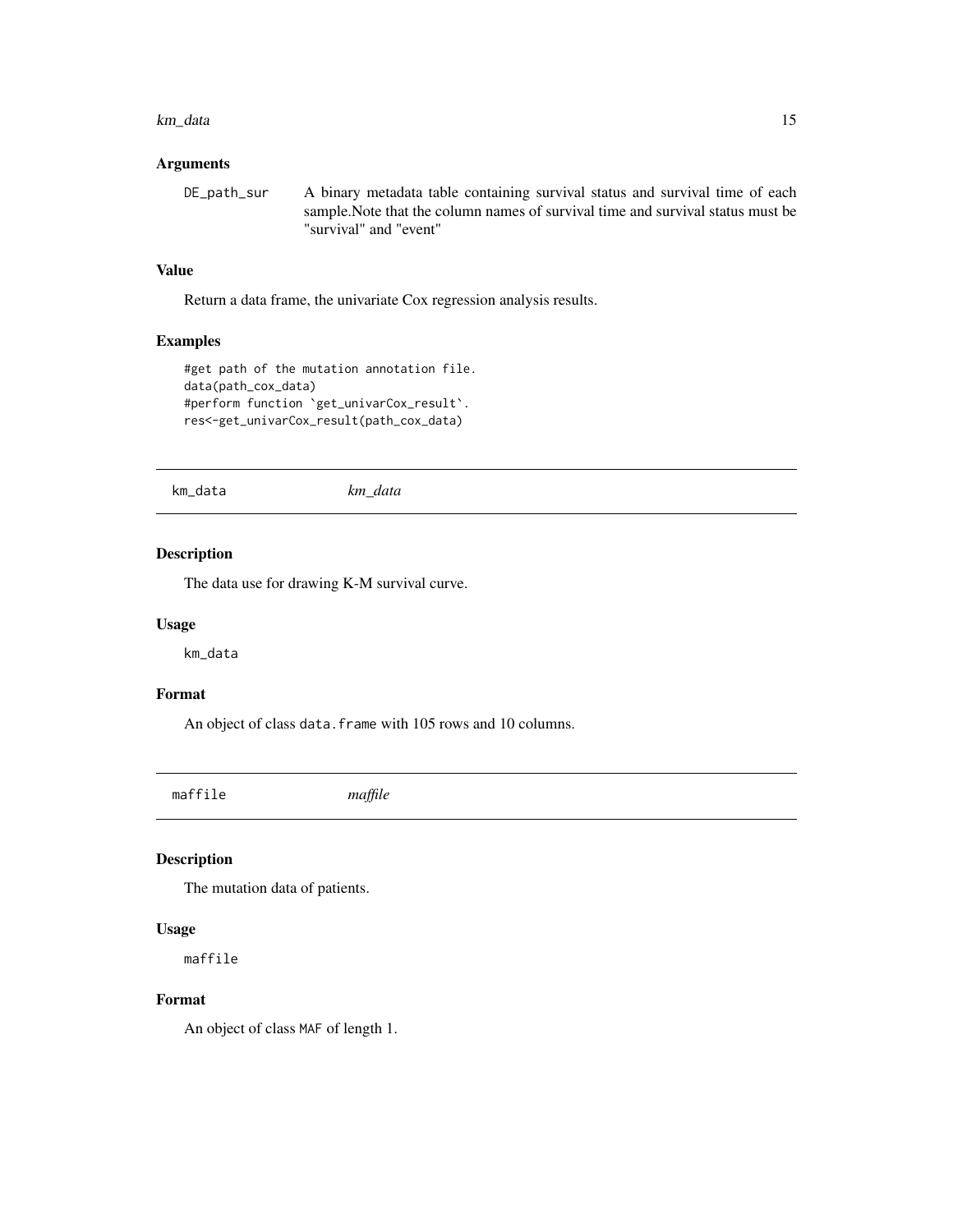<span id="page-15-0"></span>maf\_data *maf\_data*

# Description

The mutation data of patients.

### Usage

maf\_data

# Format

An object of class data. frame with 24461 rows and 4 columns.

| mut_num | $mut\_num$ |
|---------|------------|
|         |            |

# Description

mut\_num

### Usage

mut\_num

#### Format

An object of class matrix (inherits from array) with 13858 rows and 105 columns.

mut\_sam *mut\_sam*

## Description

mut\_sam.

#### Usage

mut\_sam

#### Format

An object of class matrix (inherits from array) with 13858 rows and 2 columns.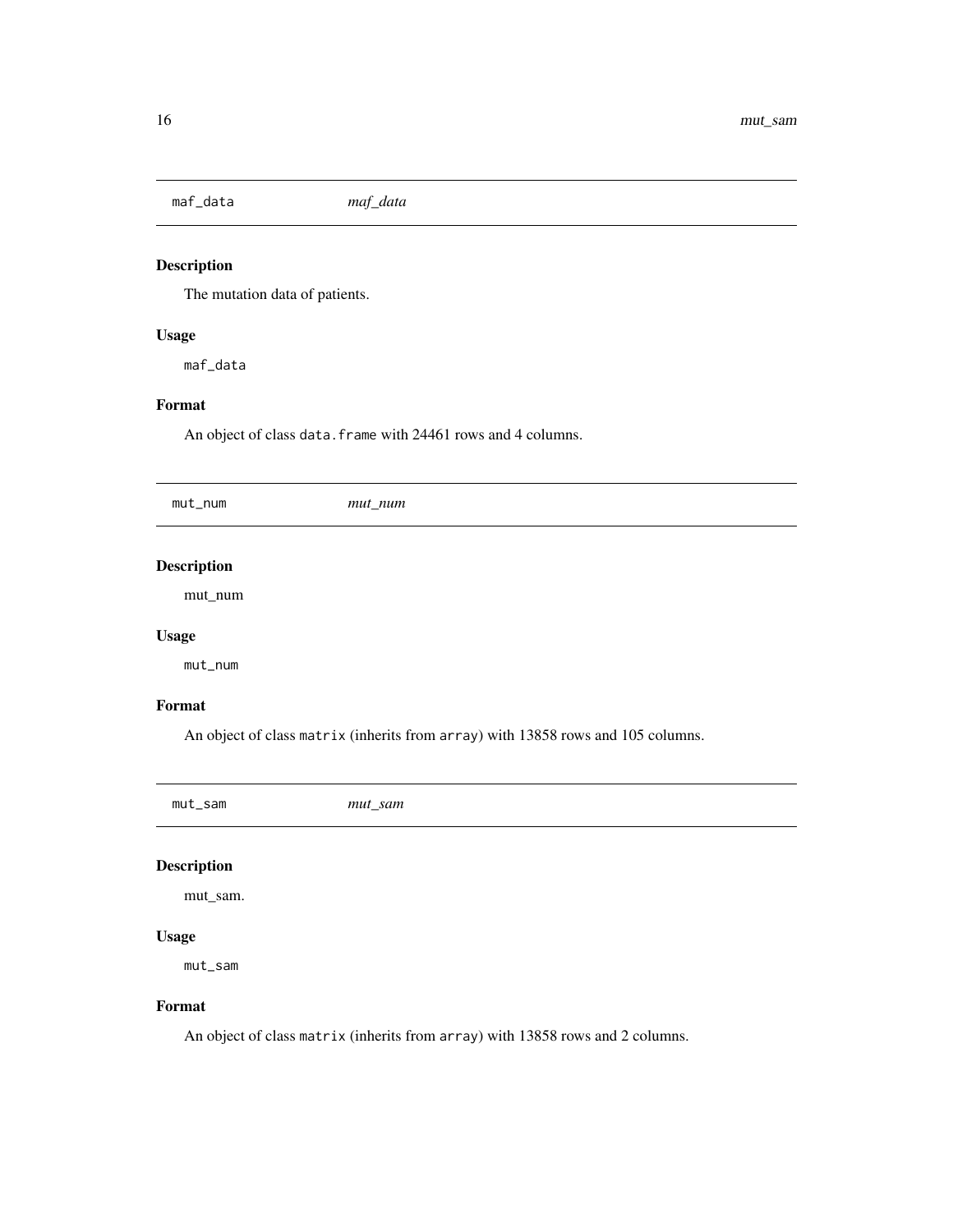<span id="page-16-0"></span>mut\_sample *mut\_sample*

# Description

mut\_sample.

## Usage

mut\_sample

### Format

An object of class matrix (inherits from array) with 13858 rows and 2 columns.

mut\_status *mut\_status*

# Description

mut\_status.

#### Usage

mut\_status

#### Format

An object of class matrix (inherits from array) with 13858 rows and 105 columns.

newspia *newspia*

## Description

Function 'newspia' This function is based on SPIA algorithm to analyse KEGG signal pathway for single sample..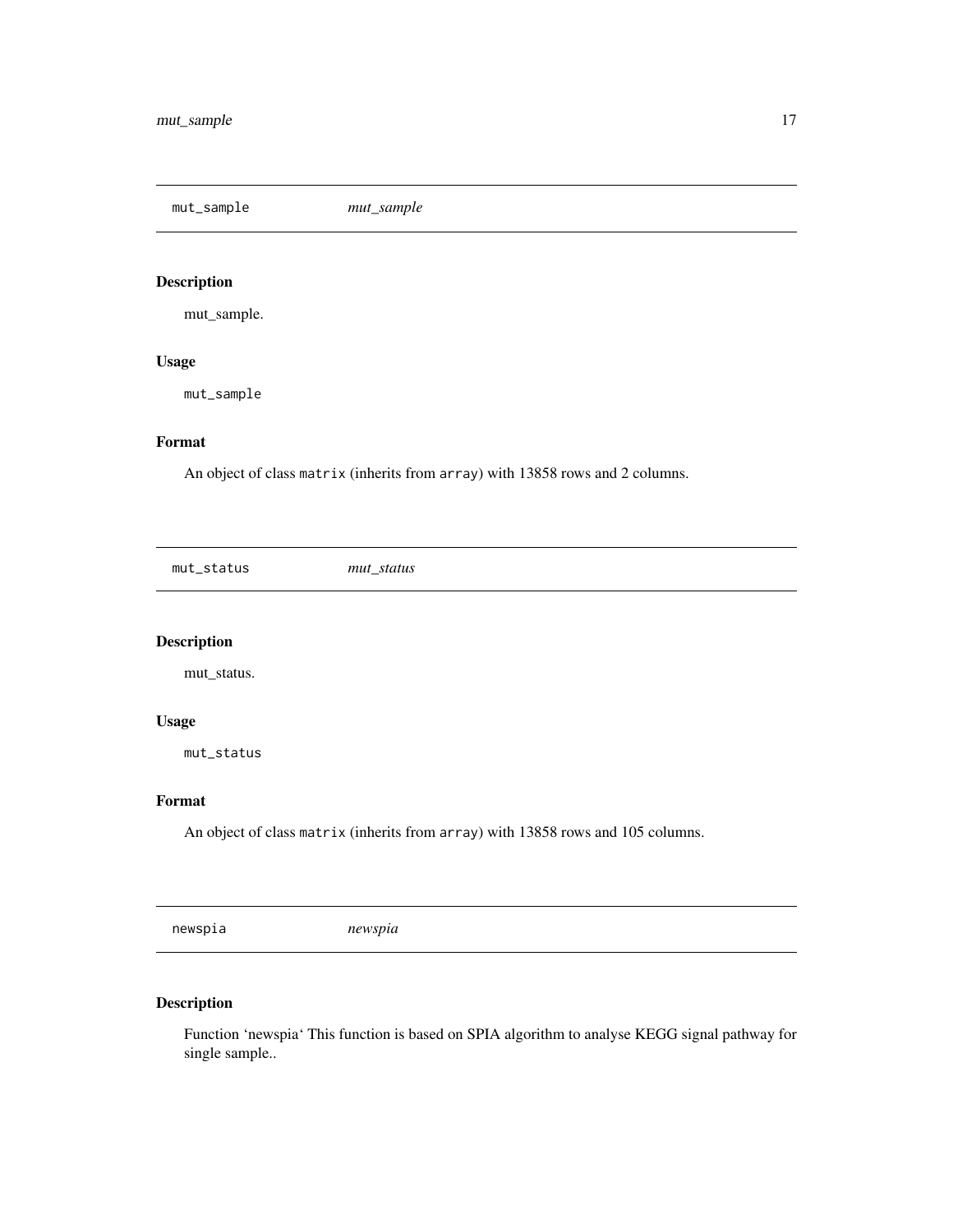# Usage

```
newspia(
 de = NULL,
 all = NULL,organism = "hsa",
 data.dir = NULL,
 pathids = NULL,
 verbose = TRUE,
 beta = NULL
)
```
## Arguments

| de       | A named vector containing the statue of particular genes in a particular sam-<br>ple. The names of this numeric vector are Entrez gene IDs.                                                                                                                                                                                                                                                                                                                                                                                                                                                                                             |
|----------|-----------------------------------------------------------------------------------------------------------------------------------------------------------------------------------------------------------------------------------------------------------------------------------------------------------------------------------------------------------------------------------------------------------------------------------------------------------------------------------------------------------------------------------------------------------------------------------------------------------------------------------------|
| all      | A vector with the Entrez IDs in the reference set. If the data was obtained from<br>a microarray experiment, this set will contain all genes present on the specific<br>array used for the experiment. This vector should contain all names of the de<br>argument.                                                                                                                                                                                                                                                                                                                                                                      |
| organism | A three letter character designating the organism. See a full list at ftp://ftp.genome.jp/pub/kegg/xml/organi                                                                                                                                                                                                                                                                                                                                                                                                                                                                                                                           |
| data.dir | Location of the "organism" SPIA.RData file containing the pathways data .If set<br>to NULL will look for this file in the extdata folder of the PMAPscore library.                                                                                                                                                                                                                                                                                                                                                                                                                                                                      |
| pathids  | A character vector with the names of the pathways to be analyzed. If left NULL<br>all pathways available will be tested.                                                                                                                                                                                                                                                                                                                                                                                                                                                                                                                |
| verbose  | If set to TRUE, displays the number of pathways already analyzed.                                                                                                                                                                                                                                                                                                                                                                                                                                                                                                                                                                       |
| beta     | Weights to be assigned to each type of gene/protein relation type. It should be a<br>named numeric vector of length 23, whose names must be: c("activation","compound","binding/association<br>"inhibition","activation_phosphorylation","phosphorylation", "indirect","inhibition_phosphorylation","de<br>"dissociation","dephosphorylation","activation_dephosphorylation", "state","activation_indirect","inhibit<br>"expression_indirect","indirect_inhibition","repression", "binding/association_phosphorylation","dissoci<br>If set to null, beta will be by default chosen as: $c(1,0,0,1,1,1,0,0,1,1,0,0,1,1,0,1,1,1,0,0,0)$ . |

## Value

Get one Data in data frame format,which cotains pathway's id,pathway's name and PFS\_score.

path\_cox\_data *path\_cox\_data*

## Description

path\_cox\_data

## Usage

path\_cox\_data

<span id="page-17-0"></span>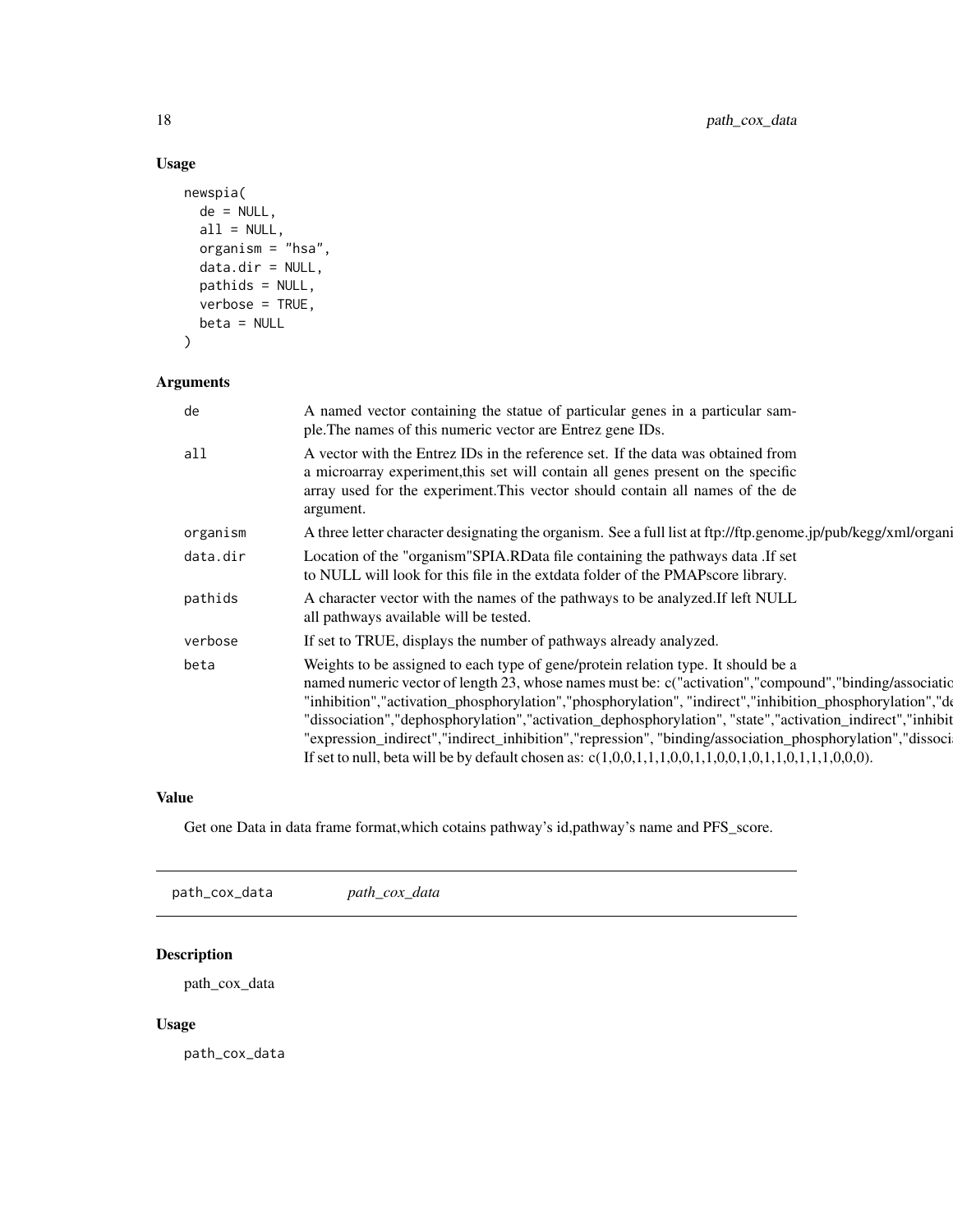# <span id="page-18-0"></span>path\_gene 19

# Format

An object of class data. frame with 105 rows and 9 columns.

| path_gene                            | path_gene     |  |  |
|--------------------------------------|---------------|--|--|
| <b>Description</b>                   |               |  |  |
| path_gene                            |               |  |  |
| <b>Usage</b>                         |               |  |  |
| path_gene                            |               |  |  |
| Format                               |               |  |  |
| An object of class list of length 7. |               |  |  |
| path_Ucox_mul                        | path_Ucox_mul |  |  |
| Decembrian                           |               |  |  |

# Description

path\_Ucox\_mul

## Usage

path\_Ucox\_mul

## Format

An object of class matrix (inherits from array) with 7 rows and 5 columns.

path\_Ucox\_mul\_res *path\_Ucox\_mul\_res*

# Description

path\_Ucox\_mul\_res

### Usage

```
path_Ucox_mul_res
```
## Format

An object of class matrix (inherits from array) with 7 rows and 5 columns.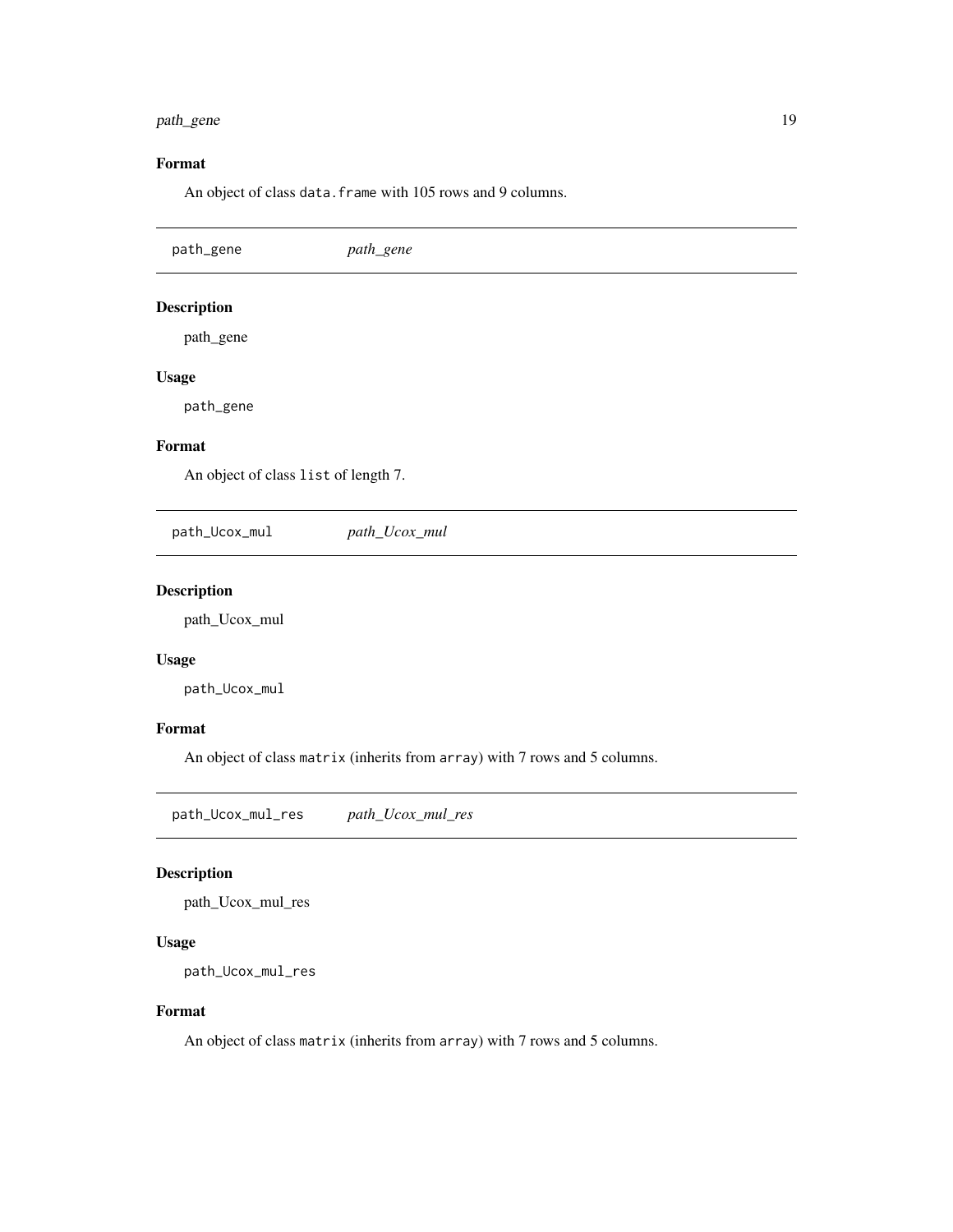<span id="page-19-0"></span>pfs\_score *pfs\_score*

## Description

pfs\_score.

## Usage

pfs\_score

# Format

An object of class matrix (inherits from array) with 123 rows and 105 columns.

| response           | response |
|--------------------|----------|
|                    |          |
| <b>Description</b> |          |
| response.          |          |
| <b>Usage</b>       |          |
| response           |          |
| Format             |          |

An object of class data. frame with 110 rows and 2 columns.

roc\_data *roc\_data, the data frame use for ploting ROC curve*

## Description

The roc\_data is used to generate ROC curves.

## Usage

roc\_data

#### Format

An object of class matrix (inherits from array) with 105 rows and 4 columns.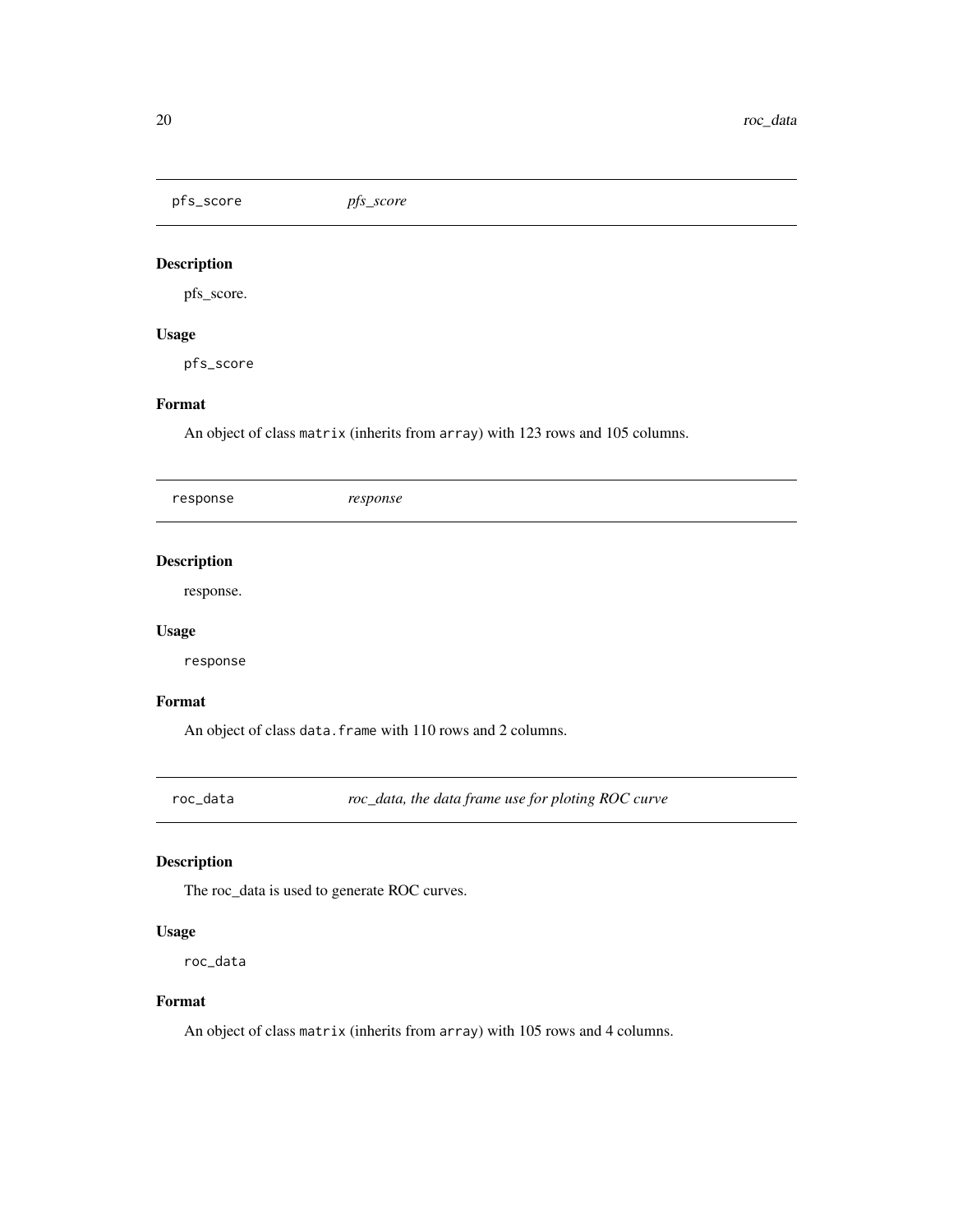<span id="page-20-0"></span>sig *sig*

# Description

sig

# Usage

sig

# Format

An object of class character of length 7.

| sur                | sur |  |  |
|--------------------|-----|--|--|
|                    |     |  |  |
| <b>Description</b> |     |  |  |
| sur                |     |  |  |
| <b>Usage</b>       |     |  |  |
| sur                |     |  |  |
| Format             |     |  |  |

An object of class data. frame with 110 rows and 2 columns.

symbol\_Entrez *symbol\_Entrez*

# Description

symbol\_Entrez

## Usage

symbol\_Entrez

#### Format

An object of class data. frame with 54245 rows and 2 columns.